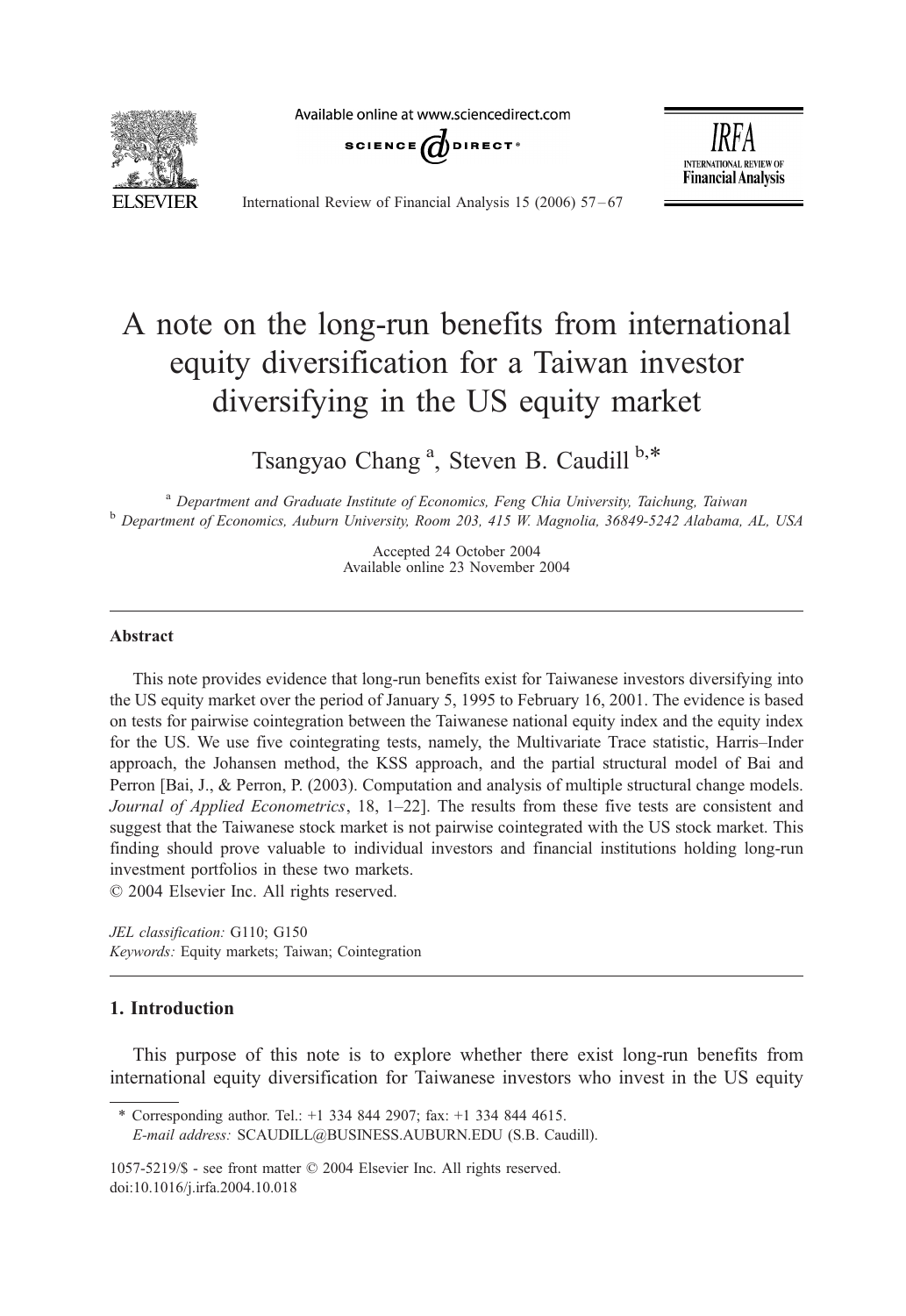market. To explore this issue, recent empirical studies have employed cointegration techniques to investigate whether there exist such long-run benefits from international equity diversification (see [Arshanapalli & Doukas, 1993; Arshanapalli, Doukas, & Lang,](#page--1-0) 1995; Chan, Gup, & Pan, 1992; Chowdhury, 1994; Kanas, 1998a, 1998b, 1999; Kasa, 1992; Kwan, Sim, & Cotsomotis, 1995; Masih & Masih, 1997; Roger, 1994; Taylor & Tonks, 1989). According to these studies, asset prices from two different efficient markets cannot be cointegrated. If a pair of stock prices is cointegrated, then one stock price can be forecast from the other stock price. If that is the case, there are no gains from portfolio diversification.

Here, we examine this issue for the US and Taiwanese equity markets. We use five tests for cointegration: the Multivariate Trace statistic, the Harris–Inder approach, the Johansen method, the KSS approach, and the partial structural model of [Bai and Perron](#page--1-0) (2003). The results from all five tests suggest that the Taiwanese market is not pairwisecointegrated with the US equity market during the period from January 5, 1995 to February 16, 2001. Our finding of no cointegration can be interpreted as evidence that there is no long-run linkage between the Taiwanese and the US markets, and thus, there exist potential gains for Taiwan investors from diversifying in the US equity markets or vice versa. This result should prove valuable to individual investors and financial institutions.

The main reason for us to choose these two markets is that there exists strong international trade-ties between Taiwan and the US. For the year 2002, the share of Taiwan exports to the US was 20.5% and the share of Taiwan imports from the US was 24.2%, respectively (see Table 1). For the year 2002, Taiwan ranks as the eighth largest trading partner for the US.

There are two motivations for this note. First, Taiwan is a rapidly expanding emerging market, and a significant number of Taiwan investors have adopted diversification benefits as the primary criterion in investing outside Taiwan. Second, the rapid growth of the Taiwan economy has attracted the attention of international investors, and both Dow Jones and Morgan Stanley have included Taiwan stocks in their international indices beginning September 1997. This suggests that the issue of international linkages to the Taiwan share market is of practical interest to a number of international investors.

| Year | Share of exports<br>to US $(\% )$ | Total exports rest<br>of the world $(\% )$ | Share of imports<br>out of US $(\% )$ | Total imports rest<br>of the world $(\% )$ |
|------|-----------------------------------|--------------------------------------------|---------------------------------------|--------------------------------------------|
| 1995 | 23.7                              | 76.3                                       | 29.2                                  | 70.8                                       |
| 1996 | 23.2                              | 76.8                                       | 26.9                                  | 73.1                                       |
| 1997 | 24.2                              | 75.8                                       | 25.4                                  | 74.6                                       |
| 1998 | 26.6                              | 73.4                                       | 25.8                                  | 74.2                                       |
| 1999 | 25.4                              | 74.6                                       | 27.6                                  | 73.4                                       |
| 2000 | 23.5                              | 76.5                                       | 27.5                                  | 72.5                                       |
| 2001 | 22.5                              | 77.5                                       | 24.1                                  | 75.9                                       |
| 2002 | 20.5                              | 79.5                                       | 24.2                                  | 75.8                                       |
|      |                                   |                                            |                                       |                                            |

Table 1 International trade between Taiwan and the US, 1995–2002

Source: Taiwan Statistical Data Book (2003).